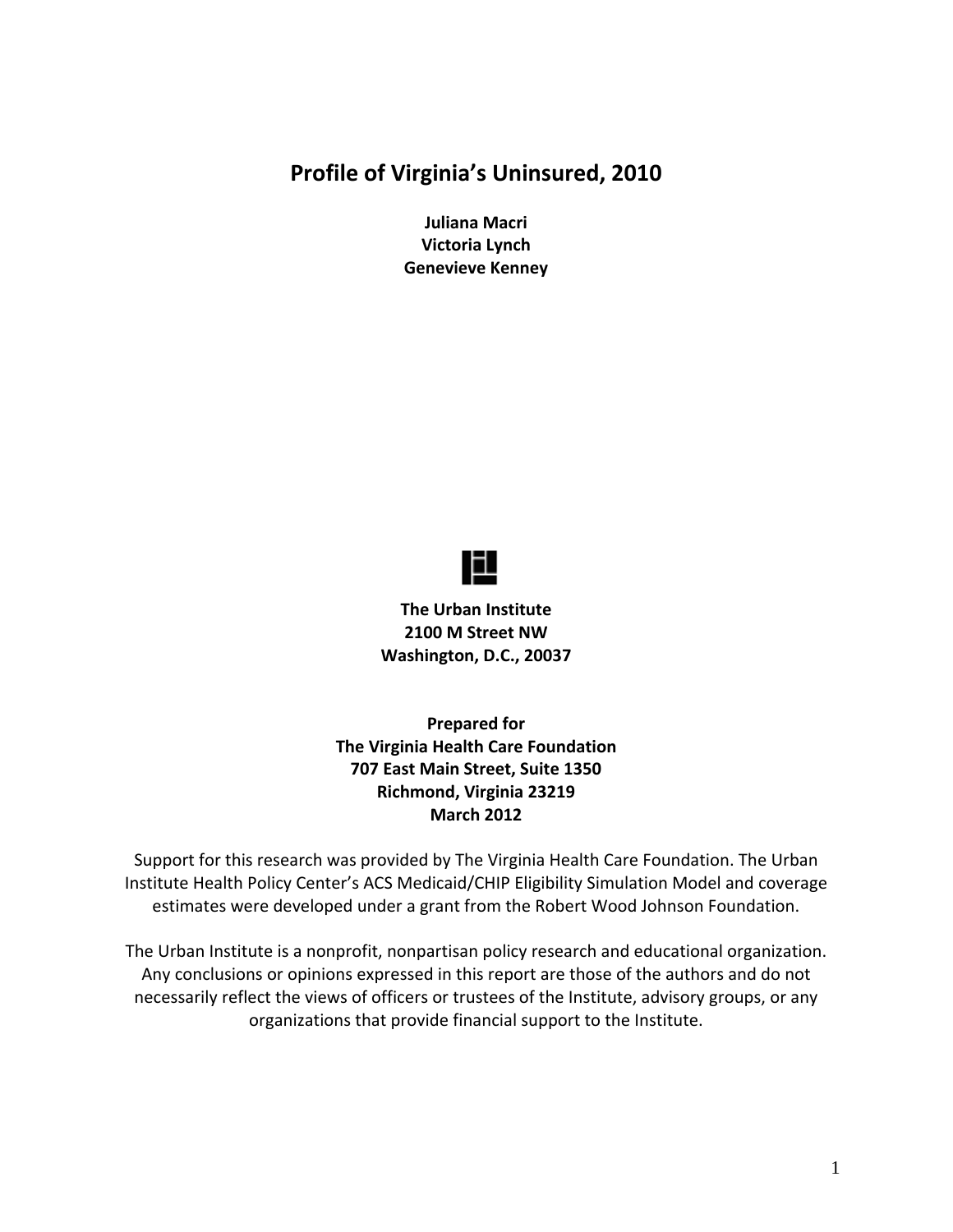#### **Table of Contents Profile of Virginia's Uninsured, 2010**

| How Have Health Insurance Coverage Trends Changed between 2009 and 2010? 6 |                                                               |  |
|----------------------------------------------------------------------------|---------------------------------------------------------------|--|
|                                                                            |                                                               |  |
|                                                                            |                                                               |  |
|                                                                            | Appendix A - Notes on the American Community Survey (ACS)  10 |  |
|                                                                            |                                                               |  |
|                                                                            |                                                               |  |

### **Who are the Uninsured in Virginia (2010)?**

*(See Tables 1-7)* 

- According to the American Community Survey (ACS)<sup>1</sup>, an estimated 14.6 percent of Virginians (1,004,000 total) under the age of  $65^2$  lacked health insurance in 2010 (see Figure 1).
- Nonelderly adults (19 to 64) constitute 87.5 percent of the uninsured in Virginia. An estimated 42.2 percent of all uninsured are between the ages of 19 and 34, while an estimated 12.5 percent of all uninsured are between the ages of 0 and 18. Among children (0 to 18), an estimated 75.8 percent of uninsured are between the ages of 6 and 18 years.
- Some 70.6 percent of uninsured Virginians are living in families<sup>3</sup> with a gross income at or below 200 percent of the federal poverty level (FPL) (see Figure 3).<sup>4</sup> Many (41.9 percent) live in families at or below the federal poverty level.However, the uninsured

 $1$  For more on the ACS, see Appendix A - Notes on the American Community Survey (ACS)

<sup>&</sup>lt;sup>2</sup> The estimates in this Profile focus entirely on nonelderly individuals (64 years old and under) in the civilian , noninstitutionalized population. We focus on the nonelderly because uninsurance is very rare among the elderly due to Medicare.<br><sup>3</sup> Families, for the purposes of producing income and employment estimates, are defined based on the health

insurance unit (HIU). The HIU represents members of a nuclear family who could be covered under one private health insurance policy.<br><sup>4</sup> Income estimates are based on HIU gross income and use the 2009 and 2010 Federal Poverty Level (FPL)

Guidelines as defined by the U.S. Census Bureau. Gross income is higher than adjusted measures of income (e.g. Modified Adjusted Gross Income, or MAGI), which include various deductions and are used to determine eligibility for Medicaid, CHIP, and future subsidies on exchanges.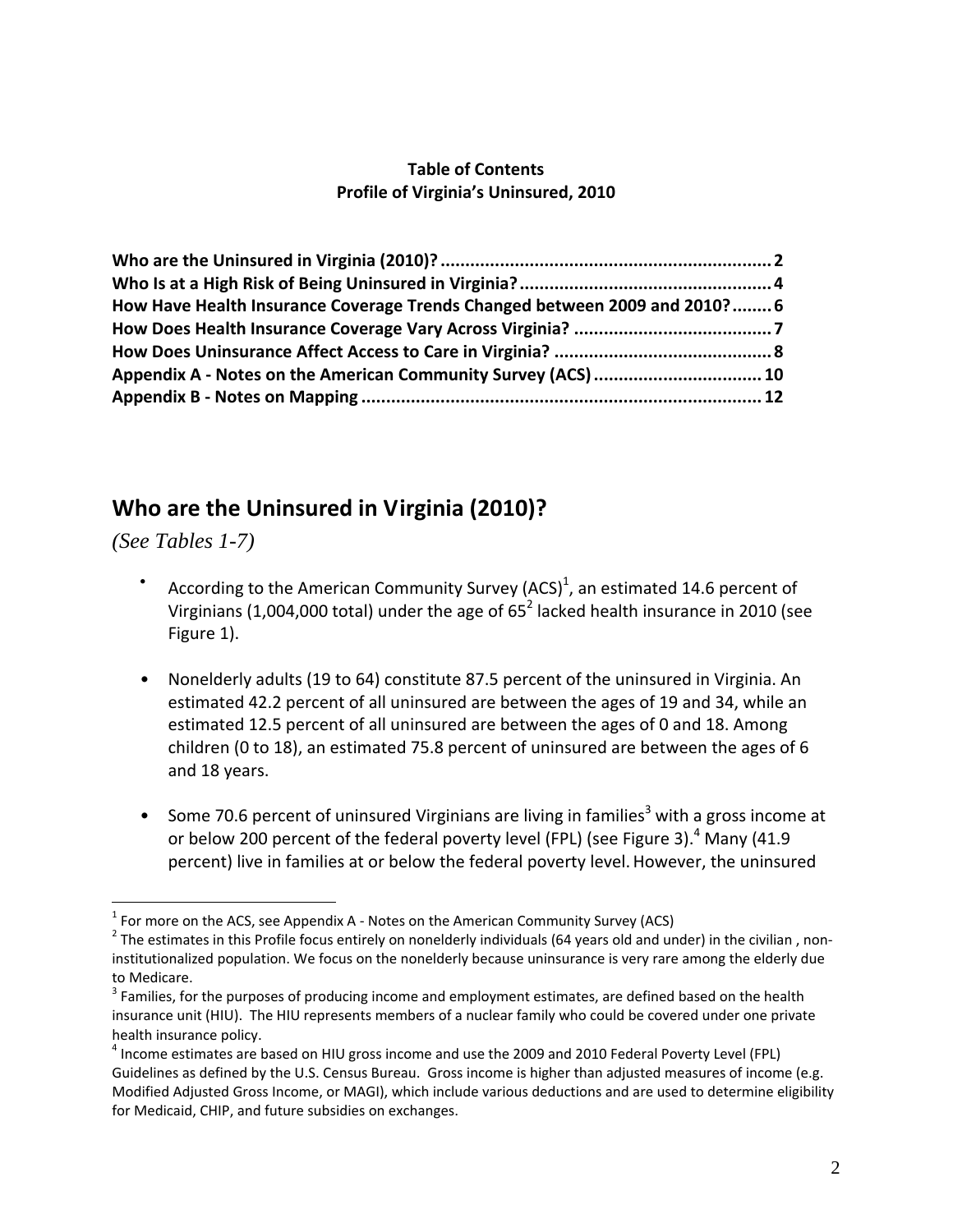are also found at higher income levels. Some 14.7 percent of the uninsured live in families with incomes above 300 percent of the FPL (see Figure 2).

- Some 63.9 percent of uninsured children live in families with income at or below 200 percent of the FPL, compared to 71.5 percent of uninsured adults (see Figure 3).
- Uninsured young adults are likely to have income at or below 200 percent of the FPL. The vast majority (83.7 percent) of uninsured adults aged 19 to 24 have income at or below 200 percent of the FPL and nearly three‐quarters (73.5 percent) of adults aged 25 to 35 have income at or below 200 percent of the FPL.<sup>5</sup> Approximately two-thirds of the uninsured aged 35 to 54, and of the uninsured aged 55 to 64 (66.5 percent and 63.6 percent, respectively)have income at or below 200 percent of the FPL.
- Nearly a third (31.9 percent) of uninsured children live in families with income below 100 percent of the FPL, compared to 43.3 percent of uninsured adults (see Figure 2).
- The majority of the uninsured (69.6 percent) in Virginia are part of working families.<sup>6</sup> Nearly half of the uninsured (47.4 percent) are part of families with at least one full‐time worker though only 6.4 percent of the total uninsured are part of families with two‐full time workers. 22.2 percent are part of families with at least one part‐time worker, and 29.0 percent are part of families with no working adults (see Figure 4). A small percentage of the uninsured (1.3 percent) are children who do not live with their parents.<sup>7</sup>
- The 476,000 uninsured individuals in Virginia who are full‐time workers and their families are distributed widely across income categories—approximately half (48.0 percent) have income above 200 percent of the FPL and half (52.0 percent) have income at or below 200 percent of the FPL. Among part‐time workers and their families, and non‐workers and their families, a much larger proportion of the uninsured have income at or below 200 percent of the FPL (84.4 percent and 89.3 percent respectively) (see Figure 5).

 $\overline{a}$ 

<sup>&</sup>lt;sup>5</sup> No parent information is available for children who are not living with their parents, most notably college students living in dorms. Among young adults who live with their parents, students 19‐22 years of age are counted as members of their parents' HIU while non-students aged 19 and over and young adults 23 years of age and up are considered independent of their parents. Given the ACSs' household-based survey methodology, there is no way of determining an individual's access to outside family resources if they do not reside in a household with these relatives.<br><sup>6</sup> Family work status is based on the highest level of employment among the adults in the health insurance unit.

Full-time workers are currently employed and usually worked more than 35 hours in the weeks worked over the last year. Part‐time workers are defined as currently employed and usually worked fewer than 35 hours in the weeks worked over the last year, with no one else in the HIU employed full-time. Non-workers are not currently employed and have no one else in the HIU employed full- or part-time.<br><sup>7</sup> Note that this category is limited to people under the age of 19 who do not live with their parents, and are also

unmarried and do not have children of their own.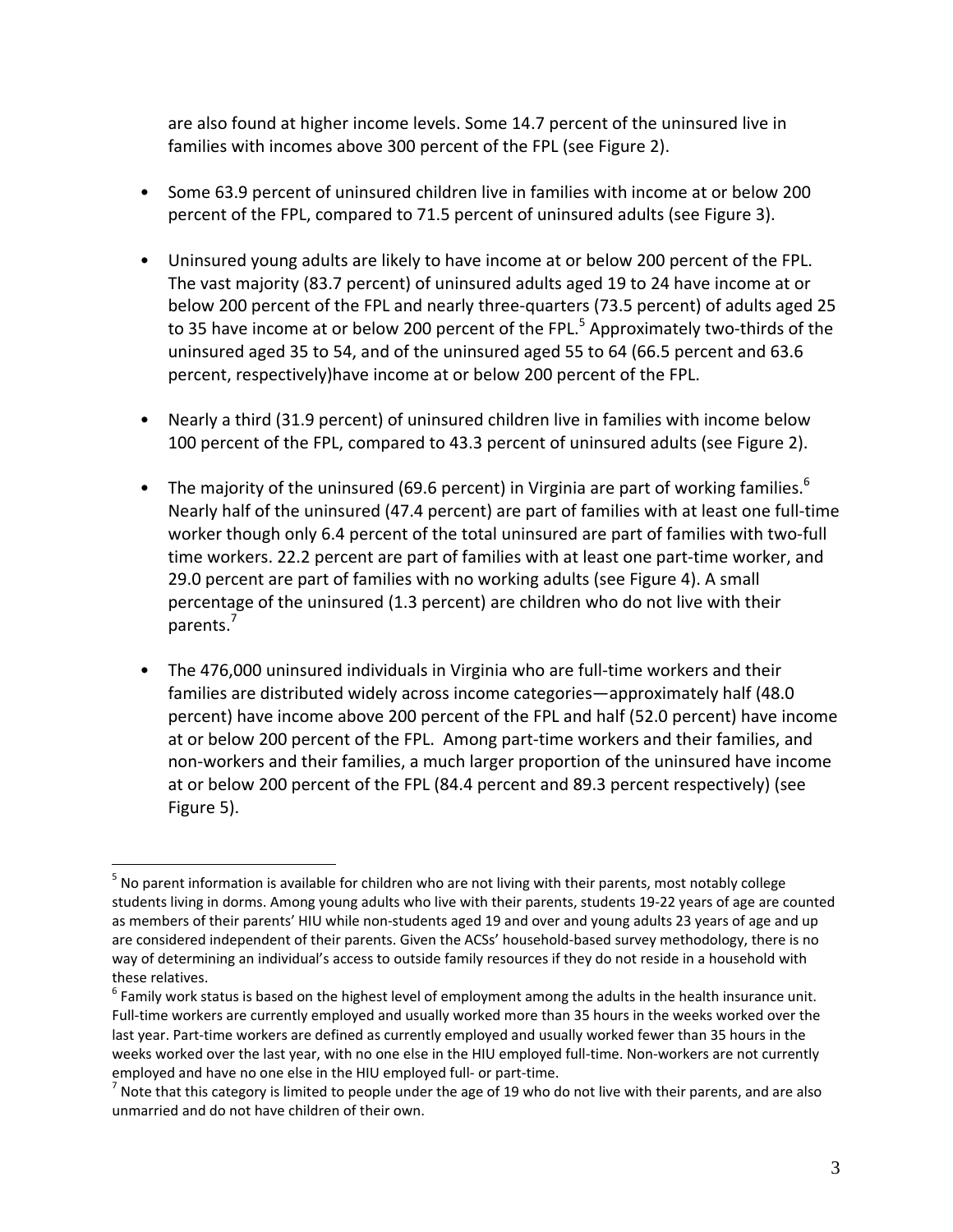- The uninsured are from diverse racial/ethnic backgrounds: about half are white, non-Hispanic (46.6 percent); 23.5 percent are black, non-Hispanic; 20.4 percent are Hispanic; 6.9 percent are Asian/Pacific Islander; and 2.6 percent are of other or multiple racial/ethnic backgrounds (see Figure 6).
- Males constitute a slightly higher proportion of the uninsured (52.5 percent) than females (47.5 percent). Among children 50.6 percent of the uninsured are males and among adults 52.8 percent of the uninsured are males.
- The majority (78.6 percent) of the uninsured are U.S. citizens. Among uninsured children, 85.0 percent are U.S. citizens, as are 77.7 percent of uninsured adults (see Figure 7).
- The majority (79.2 percent) of the uninsured do not receive Food Stamps/SNAP. $^8$  Among uninsured children, 86.9 percent do not receive Food Stamps, and among uninsured adults, 78.1 percent do not receive Food Stamps (see Figure 8).

## **Who Is at a High Risk of Being Uninsured in Virginia?**

*(See Tables 1-7)* 

- Within nearly all demographic subcategories of the nonelderly, the uninsured rate is equivalent or significantly lower in Virginia than in the nation as a whole. $^9$  Overall, 14.6 percent of Virginians lack health insurance coverage, while in the nation as a whole, 17.8 percent are uninsured.
- Adults in Virginia are more likely to lack coverage than children (see Figure 9). The uninsurance rate among children aged 18 years and younger is 6.4 percent. In contrast, young adults between 19 and 34 years old are approximately four times more likely to be uninsured than children, with an uninsured rate of 26.9 percent among 19 to 24 year olds and 24.8 percent among 25 to 34 year olds. Although 55 to 64 year olds have a low rate of uninsurance relative to the rest of the adult population (10.9 percent), they are still significantly more likely to be uninsured than children (see Figure 10).

 $\overline{a}$ <sup>8</sup> A Food Stamp Household is defined as having at least one person in the household who has received Food<br>Stamps/SNAP (e.g. the Supplemental Nutritional Assistance Program) during the past 12 months.

<sup>&</sup>lt;sup>9</sup> Estimates of uninsurance rates at the state level are compared to those for the nation. Within Virginia, the uninsured in a subcategory (e.g. Age, Sex, Citizenship Status) are compared to a reference population. Tests of significance ( $p = 0.10$ ) are computed using standard errors that are estimated using a replicate weighting methodology recommended by the Census Bureau.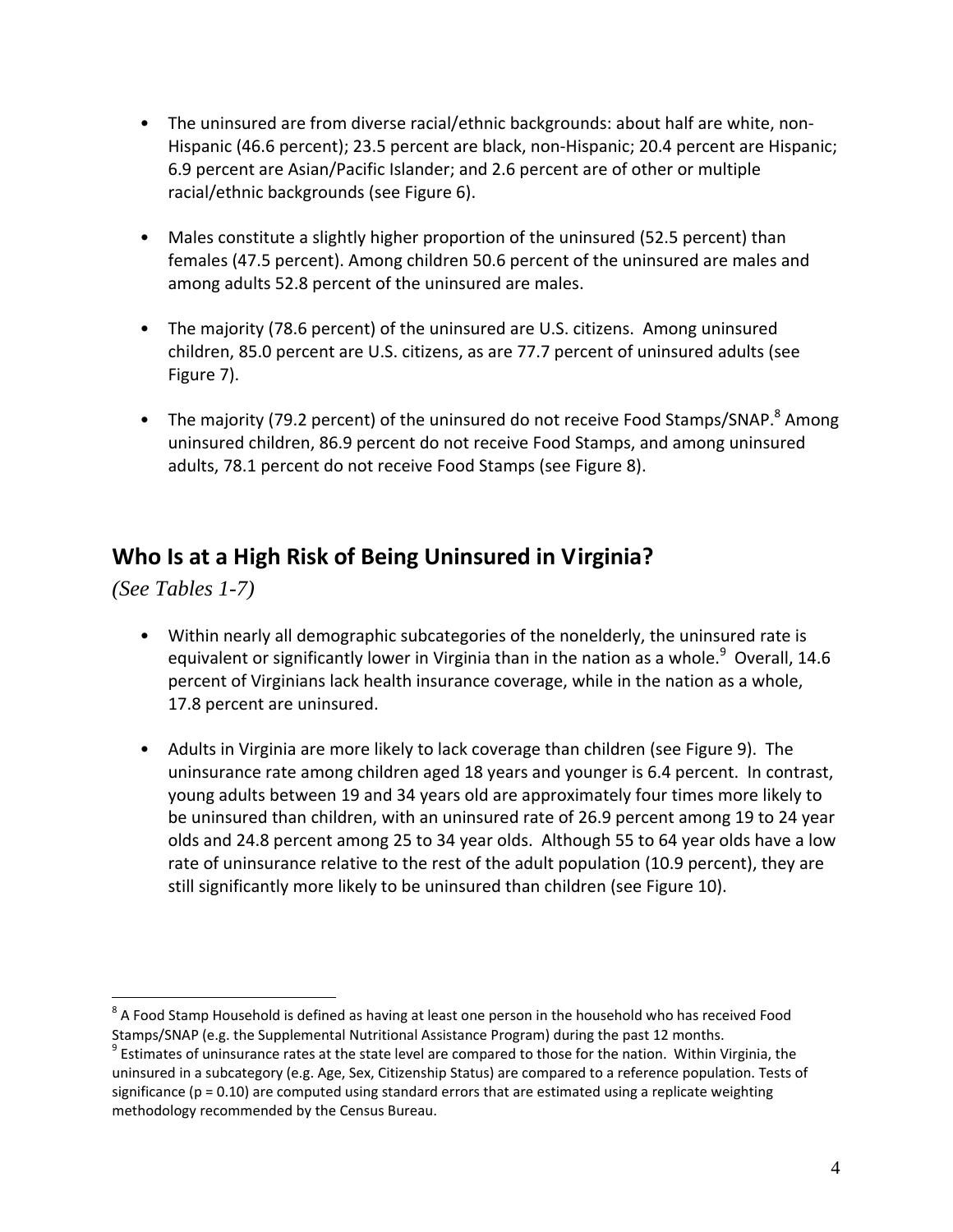- Among children in Virginia, adolescents (13 to 18 year olds) are more than two times as likely to be uninsured as infants under 1 year of age (7.6 percent and 3.4 percent, respectively).
- For all Virginians, uninsured rates are significantly higher among families with income at or below 200 percent of the FPL. Over one‐third (34.1 percent) of those living below the federal poverty level are uninsured; similarly, 30.1 percent of those living between 100 and 138 percent of the FPL are uninsured. Virginia residents with incomes between 139 and 200 percent of the FPL are nearly three times as likely to be uninsured as Virginians living in families with incomes between 301 and 400 percent of the FPL and nearly ten times as likely to be uninsured as Virginians living in families with incomes above 400 percent of the FPL (25.0 percent compared to 8.9 percent and 2.6 percent, respectively). The uninsured rate for those in families with incomes between 201 and 300 percent of the FPL is 16.0 percent (see Figure 11).
- Among children in Virginia, variations in uninsured rates by income level are not as pronounced. Uninsured rates for children in families with incomes between 139 and 200 percent of the FPL, and between 201 and 300 percent of the FPL were not significantly different from the uninsured rate for those in families living below the poverty line. However, children living in families below the poverty line have levels of uninsurance over six times higher than children living in families at or above 401 percent of the FPL (9.5 percent compared to 1.5 percent).
- Virginians living in families with a full-time worker are significantly more likely to be insured. The uninsured rates for Virginians living with just part‐time workers or non‐ workers are 24.4 percent and 33.3 percent respectively, compared with 12.0 and 4.2 percent, respectively, for Virginians living in families with one full‐time worker or two full-time workers (see Figure 12).
- Hispanics are more likely to be uninsured than any other racial/ethnic group. An estimated one in three (34.3 percent) Hispanics are uninsured, compared to 17.6 percent of black, 10.8 percent of white residents, 17.5 percent of Asian/Pacific Islanders, and 12.9 percent of those with other or multiple racial/ethnic backgrounds. Relative to other groups, whites are least likely to be uninsured (see Figure 13).
- There is a higher uninsured rate among males in Virginia than among females (15.7) percent, compared to 13.6 percent, respectively). Children in Virginia show no differences in the uninsured rates between genders.
- Virginia residents who are not U.S. citizens are over three and a half times more likely to be uninsured as those who are citizens (46.0 percent compared to 12.4 percent).
- Among adults, uninsured rates are nearly 3 times higher among those in households that receive Food Stamps (41.4 percent compared to 15.5 percent). In contrast, children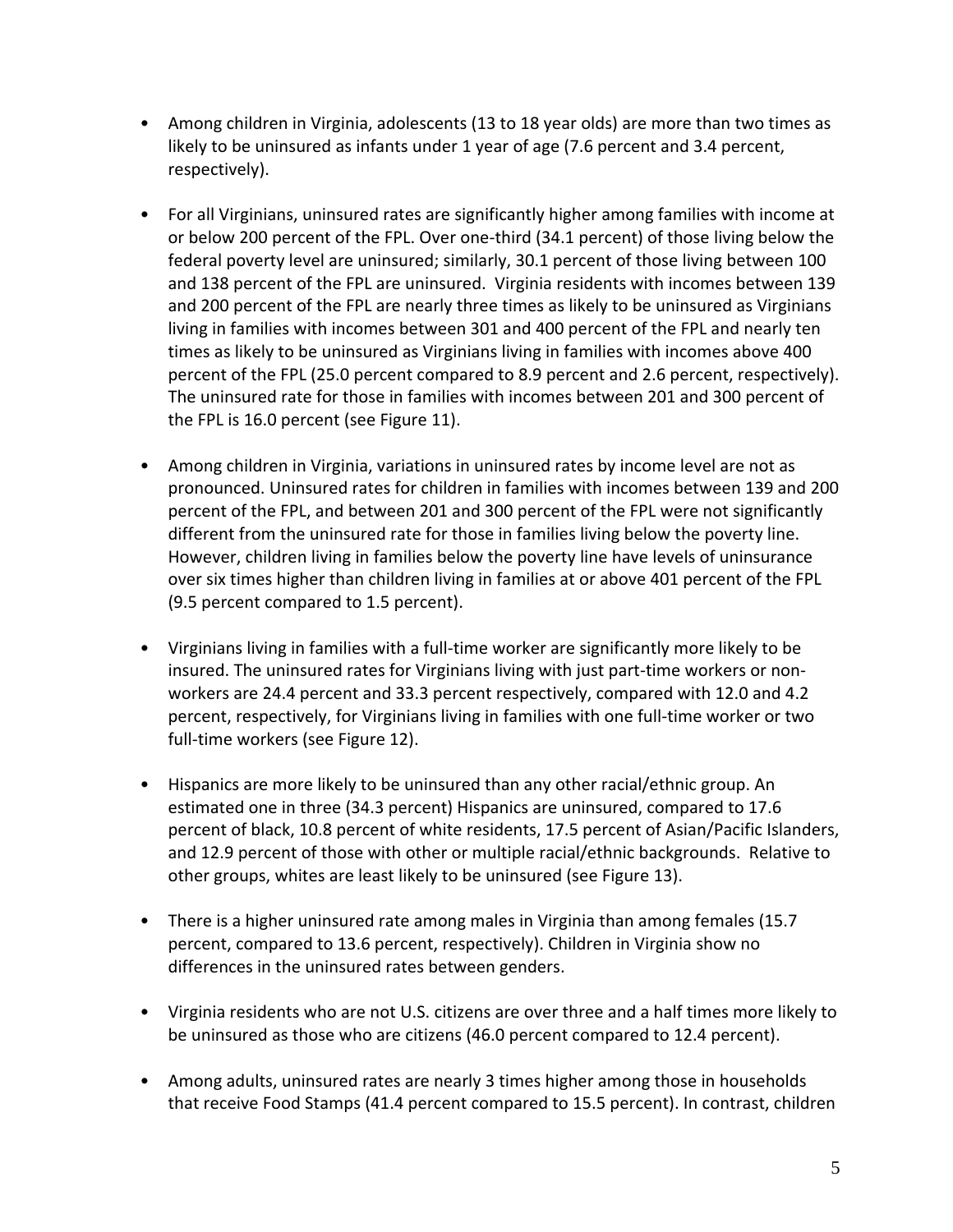who live in households that that receive Food Stamps are slightly less likely to be uninsured than children who do not receive Food Stamps (5.1 percent compared to 6.6 percent) (see Figure 14).

# **How Have Health Insurance Coverage Trends Changed between 2009 and 2010?**

*(See Tables 8-10)* 

- There was a 10 percent increase (from 912,000 to 1,004,000) in the number of Virginians without health insurance coverage between 2009 and 2010. This amounts to 92,000 more uninsured individuals (98,000 more uninsured adults and 6,000 fewer uninsured children) living in Virginia. This echoes the overall increasing number of uninsured in the United States between 2009 and 2010 (from 46,000,000 to 47,306,000). At 10 percent, the increase in the number of uninsured in Virginia between 2009 and 2010 outpaces the increase in the nation as a whole, which was 3 percent.
- In both Virginia and the United States, this increase is due to increasing uninsurance among adults. Between 2009 and 2010 there was a statistically significant increase in the number and percent of uninsured adults in Virginia (98,000 more uninsured individuals, for a 1.6 percentage point change overall) (see Figure 16). In the United States as a whole, adults experienced a 0.7 percentage point increase in uninsurance between 2009 and 2010. Among adult Virginians, statistically significant increases in the number of uninsured occurred among 25‐34 year olds (by 35,000) and 35‐54 years olds (by 34,000) and 55‐64 year olds (by 26,000) (see Figure 16).
- In contrast, nationwide declines in uninsured children were not reflected in Virginia. There was no statistically significant change between 2009 and 2010 in the overall number of uninsured children or in the share without coverage in Virginia. Among children in Virginia, there were statistically significant changes in only two demographic categories analyzed—there was a statistically significant decline in the uninsured rates of 1 to 5 year olds between 2009 and 2019, with a 1.0 percentage point decline (6,000 fewer uninsured) (see Figure 17) and a 5.8 percentage point decline among Hispanics (10,000 fewer uninsured) over this time period. In the United States as a whole, children experienced an overall decrease in uninsurance of 0.5 percentage points and 399,000 fewer uninsured overall between 2009 and 2010.
- Adults in Virginia with income at or below 200 percent of the FPL experienced large and statistically significant changes in the number of uninsured between 2009 and 2010. The number of uninsured adults increased by 57,000 individuals among those living below the poverty line, by 12,000 individuals among those living between 100 and 138 percent of FPL, and by 19,000 individuals among those living between 139 and 200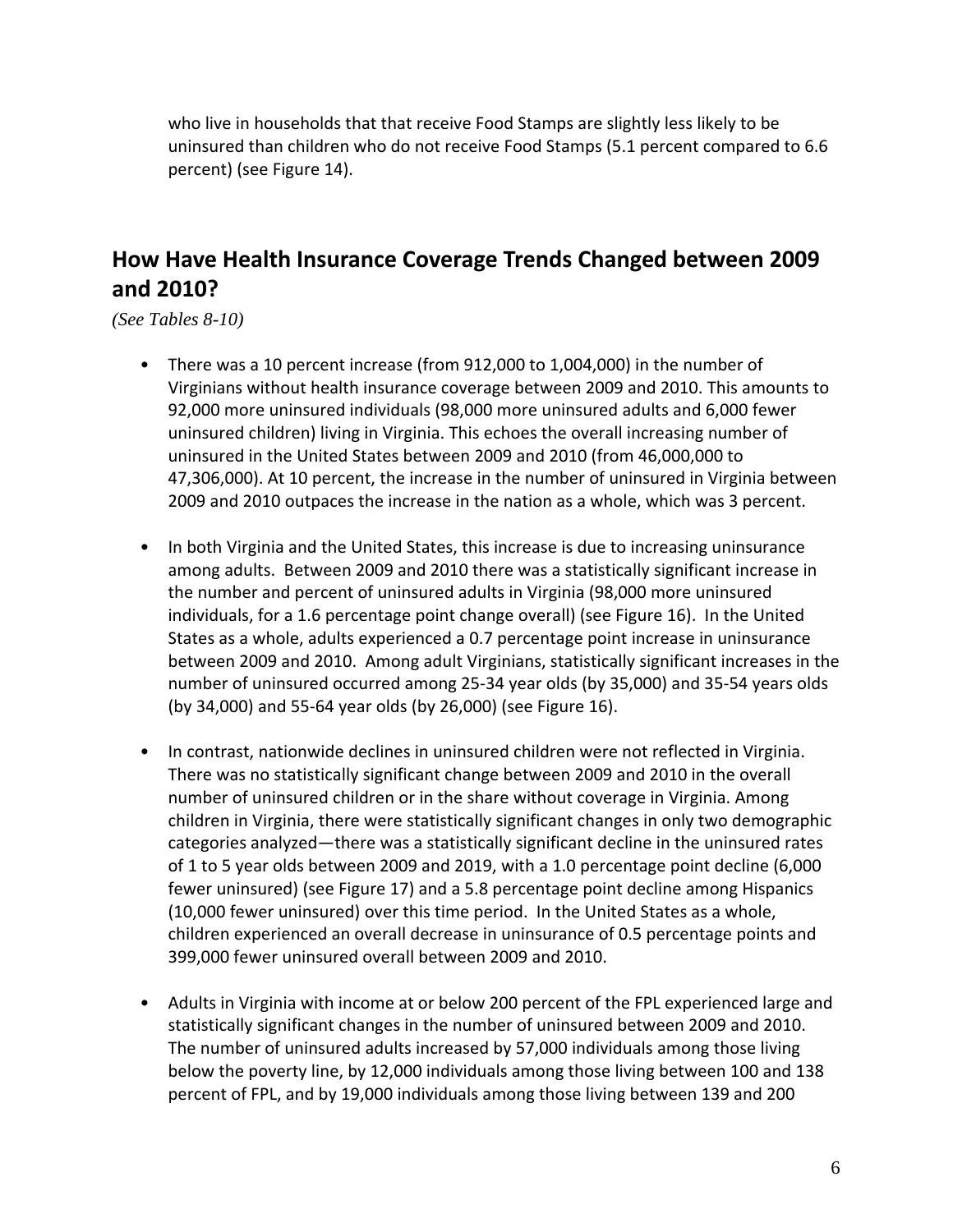percent of FPL. None of these changes manifested themselves as statistically significant changes in the uninsured rate, suggesting that the change was driven by an increased number of low‐income individuals due to the ongoing economic downturn. In contrast, no statistically significant changes in uninsured rates or number of uninsured were apparent among children in Virginia at any income level.

- Between 2009 and 2010, there were statistically significant increases in the number of uninsured among Virginians living in families with just part‐time workers or non‐workers (16,000 and 44,000 more uninsured respectively) (see Figure 18). There were also statistically significant increases in the uninsured rates among Virginians living in families with one full‐time worker or non‐workers (0.7 percentage points and 2.4 percentage points, respectively). Similar trends were observed among the adult populations, but no trends by family work status were observed among the child population, suggesting that these effects were largest in families with no children.
- Between 2009 and 2010 in Virginia, females made up a larger portion of the newly uninsured (57,000 more uninsured and a 1.4 percentage point increase) than males in Virginia (35,000 more uninsured and a 0.8 percentage point increase). A similar trend is observed among adults, while no statistically significant change is observed for either gender among children (see Figure 19).
- There were statistically significant increases in the number and percent of uninsured among both those who are and are not U.S. Citizens (43,000 and 49,000 more uninsured, respectively, and a 0.5 and 6.0 percentage point increase, respectively).
- Likewise, there were statistically significant increases in the number of uninsured and in the share without coverage among those who do and do not receive Food Stamps (44,000 and 48,000 more uninsured, respectively, and a 2.5 and 0.7 percentage point increase, respectively) (see Figure 20).

## **How Does Health Insurance Coverage Vary Across Virginia?**

*(See Tables 11-13, Maps 1-6)* 

 $\overline{a}$ 

- Maps and tables with regional estimates show uninsured rates for 17 regions in Virginia based on the 2009 and 2010 ACS data. $^{10}$
- Two regions in Virginia, both in the northeast portion of the state, had uninsured rates that were significantly below those experienced in the rest of the state in both 2009 and 2010—Region 4 had uninsured rates of 10.1 percent in 2009 and 12.0 percent in 2010, and Region 6 had uninsured rates of 11.1 percent in 2009 and 10.1 percent in 2010.

 $10$  For more on the maps and the definitions of the regions, see Appendix B - Notes on Mapping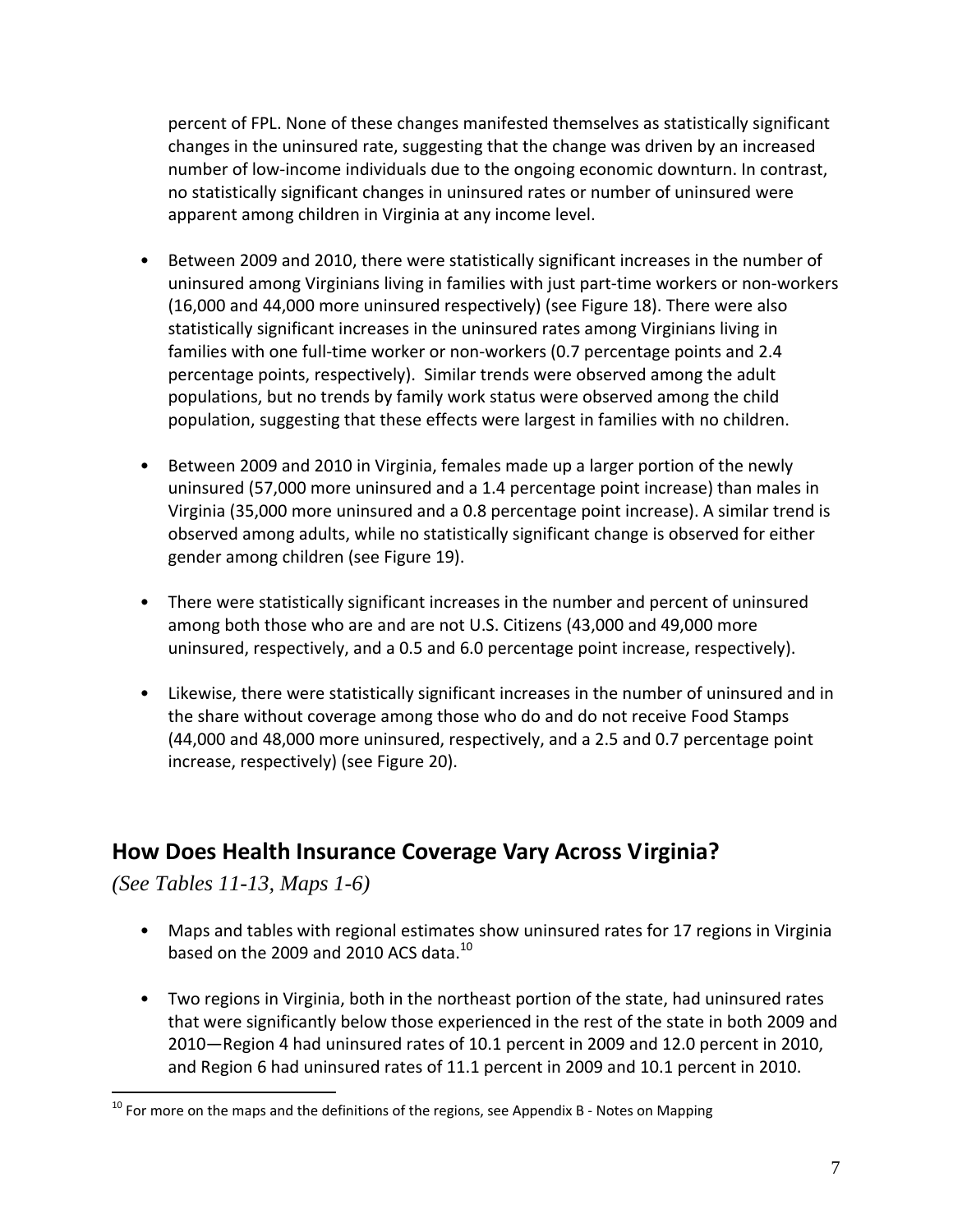Comparatively, the state as a whole had uninsured rates of 13.6 percent in 2009 and 14.6 percent in 2010.

- Three regions in Virginia, all in the southern portion of the state, had uninsured rates that were significantly above those experienced in the rest of the state in both 2009 and 2010—Regions 13, 14, and 17 had uninsured rates ranging from 17.2 to 19.8 percent in 2009, and from 18.1 to 20.1 percent in 2010. All three regions had uninsured rates higher than those in the rest of the state among adults in both years as well. Among children, Region 13 was the only region in the state with an uninsured rate significantly higher than the rest of the state in both years.
- No region in Virginia saw statistically significant declines in their number or percent of uninsured between 2009 and 2010. Several regions saw increases in either their number of uninsured or in the share without coverage—Regions 1, 2, 3, 4, 10, and 11. The greatest increases in numbers of uninsured occurred in Regions 2, 4, and 10, with increases between 11,000 and 32,000 uninsured. The greatest increases in the percent uninsured occurred in Regions 2, 10, and 11, with increases between 2.7 and 3.6 percentage points.
- Similarly, among adults in Virginia there were statistically significant increases in the number of uninsured and in the share without coverage in Regions 1, 2, 3, 4, 10 and 11. The greatest increases in numbers of uninsured adults occurred in the northeast portion of the state, in Regions 2, 3, and 4, with gains between 11,000 and 27,000. The greatest increases in the percent uninsured among adults occurred in Regions 1, 10, and 11, with gains between 3.6 and 3.9 percentage points. No region in Virginia saw statistically significant declines in their number or percent of uninsured adults between 2009 and 2010.
- Among children in Virginia, none of the changes between 2009 and 2010 in the number of uninsured or in the share without coverage were statistically significant in any region.

#### **How Does Uninsurance Affect Access to Care in Virginia?**

*(See Figures 21 and 22)* 

 $\overline{a}$ 

• Uninsured adults in Virginia are significantly more likely to report limited access to care than insured adults.<sup>11</sup> Uninsured adults are seven times more likely than insured adults to report having "unmet health needs" due to costs (55.4 percent compared to 7.9 percent, respectively). They are also less likely to have received a routine checkup (49.5

 $11$  Access to care estimates are tabulated by the Urban Institute using the 2010 Behavioral Risk Factor Surveillance System (BRFSS). We report estimates from the BRFSS despite concerns about its sample frame and low response rate because it is the only ongoing survey that permits access estimates for adults in all 50 states. For more information on the BRFSS, see \*\*\*\*\*\*\*\*\*\*\*\*\*\*\*\*\*\*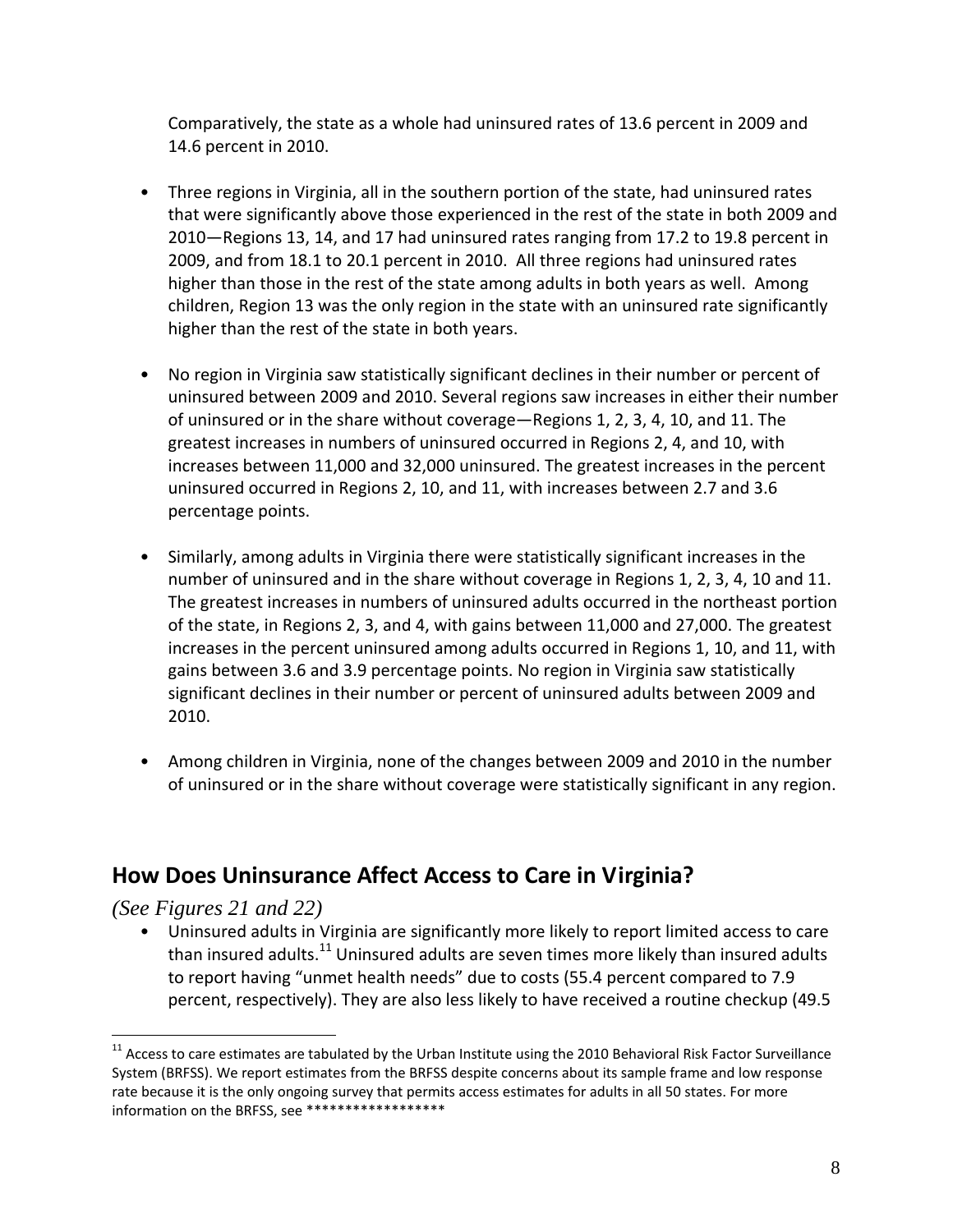percent for uninsured adults, compared to 73.9 percent for insured adults) or had a dental visit (46.5 percent for uninsured adults, compared to 83.0 percent for insured adults) in the past 12 months.

• Overall, adults in Virginia (insured and uninsured combined) were more likely to report access to care than adults in the United States as a whole. Adults in Virginia were less likely than adults in the United States to report having "unmet health needs" due to costs (14.7 percent compared to 17.0 percent, respectively). Virginians are also more likely to have received a routine checkup (70.4 percent for Virginians, compared to 63.8 percent overall) or to have had a dental visit (77.8 percent for Virginians, compared to 67.9 percent overall) in the past 12 months.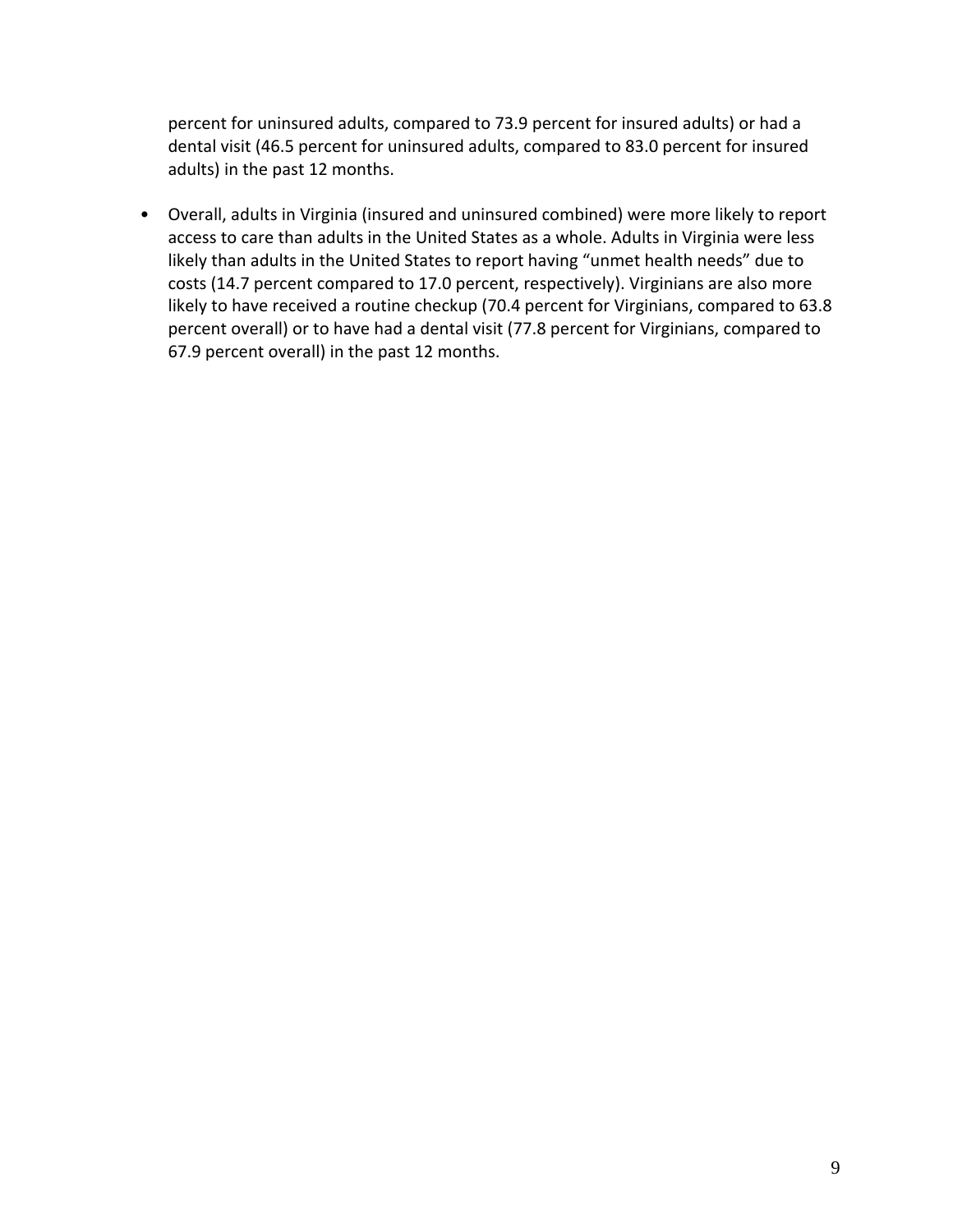# **Appendix A - Notes on the American Community Survey (ACS)**

The American Community Survey (ACS) is an annual survey fielded continuously over a 12 month period by the United States Census Bureau. For confidentiality purposes, the Bureau releases a public use microdata sample (PUMS). $12$  This analysis used an augmented version of the ACS (i.e., the Integrated Public Use Microdata Series or IPUMS) prepared by the University of Minnesota Population Center (Ruggles, S. et al. 2010). The survey uses an area frame that includes households with and without telephones (landline or cellular). The published response rate in 2010 was 97.5 percent nationally, and 98.2 percent in Virginia.<sup>13</sup> The ACS is a mixedmode survey starting with a mail‐back questionnaire (56.6% of households in the final 2008 sample), with non-responders followed-up by telephone; and a sub-sample of remaining nonresponders contacted in‐person (Griffin D and T. Hughes, 2010). Respondents are asked to report their status as of the date they fill out the survey.

The key advantages of the ACS over the Current Population Survey (CPS) are its large sample size and its sample frame which covers all counties in the United States. For this study, the 2010 ACS IPUMS sample size was approximately 2,529,000 total nonelderly (395,000 nonelderly uninsured) in the United States, and approximately 66,000 total nonelderly (8,000 nonelderly uninsured) in Virginia. In contrast, the 2010 CPS sample size was approximately 182,000 total nonelderly (31,000 nonelderly uninsured) in the United States, and approximately 4,000 total nonelderly (600 nonelderly uninsured) in Virginia. The larger ACS sample yields greater precision on estimates for subpopulations (e.g., low-income uninsured children) in each state and an ability to produce valid estimates for more geographic areas within states.

 $\overline{a}$ 

 $12$  More on the PUMS, including information on how it protects the confidentiality of ACS respondents, is at http://www.census.gov/acs/www/data\_documentation/public\_use\_microdata\_sample/<br><sup>13</sup> More information on ACS response rates is available on the Census Bureau website at

http://www.census.gov/acs/www/methodology/response\_rates\_data/index.php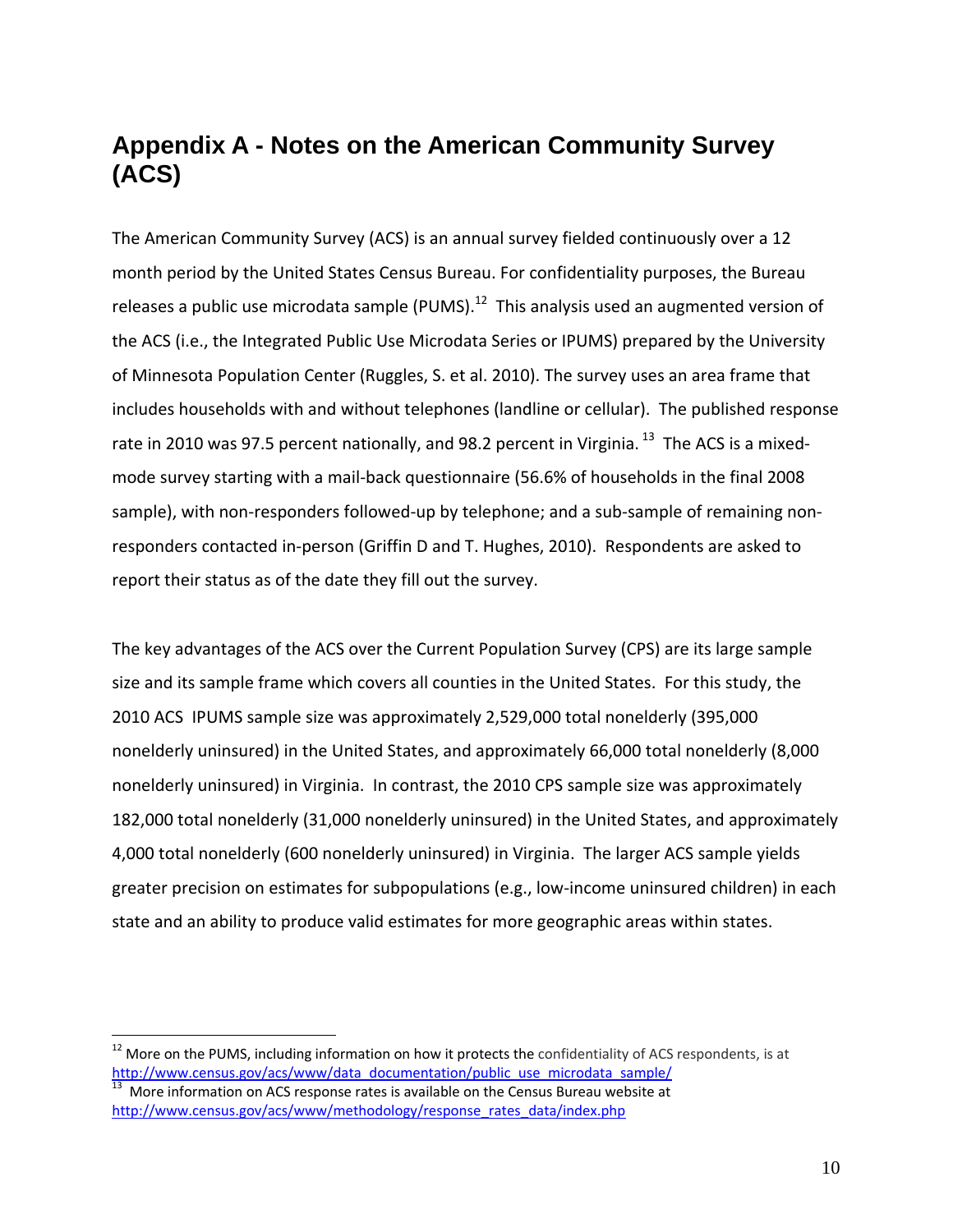The ACS questionnaire is based on the long form of the decennial census and includes information on income, marital and work status, household structure, and presence of disabilities and activity limitations. In 2008, the ACS added a question about health insurance coverage. The question is itemized to ask the respondent about coverage status in different types of insurance/plans for each individual in the household at the time of the survey (see Figure 1). Since the data are collected continuously over a 12 month period, the coverage estimates represent an average day in the calendar year.

Research suggests that ACS coverage estimates are generally valid, with estimates for most coverage categories similar to those from the CPS and the National Health Interview Survey (NHIS) (Turner, J., M. Boudreaux, and V. Lynch. 2009). However, there is concern that the ACS may understate Medicaid and CHIP coverage and overstate private non‐group coverage, particularly for children (Kenney, G. et al. 2010). To improve ACS coverage data on Medicaid/CHIP, the Census Bureau has begun to apply a set of logical edit rules that take advantage of other information collected in the ACS. The edit rules are based on eligibility rules and enrollment procedures for Medicaid and CHIP and other information that suggests that enrollment in Medicaid or CHIP may not have been accurately reported (as described in Kenney, G. et al. 2010). We apply additional edits that are similar but more comprehensive than the ones applied by the Census (Lynch, V., M. Boudreaux, and M. Davern. 2010) to further adjust for underreporting if other information collected in the ACS imply that coverage for a sample case is misclassified (Lynch et al. 2011, Lynch and Kenney 2011). However, these edits may not fully address the underreporting of Medicaid/CHIP coverage on the ACS and as a consequence uninsurance, particularly among children, may be overstated (Kenney et al, 2010). Ongoing methodological research aimed at improving the validity of ACS coverage estimates may result in slight adjustments to estimates in the future, but are not expected to have any substantive impact on the findings presented here.

The estimates in these tables focus on nonelderly individuals (64 years old and under) in the civilian, non‐institutionalized population. We focus on the nonelderly because uninsurance is

11